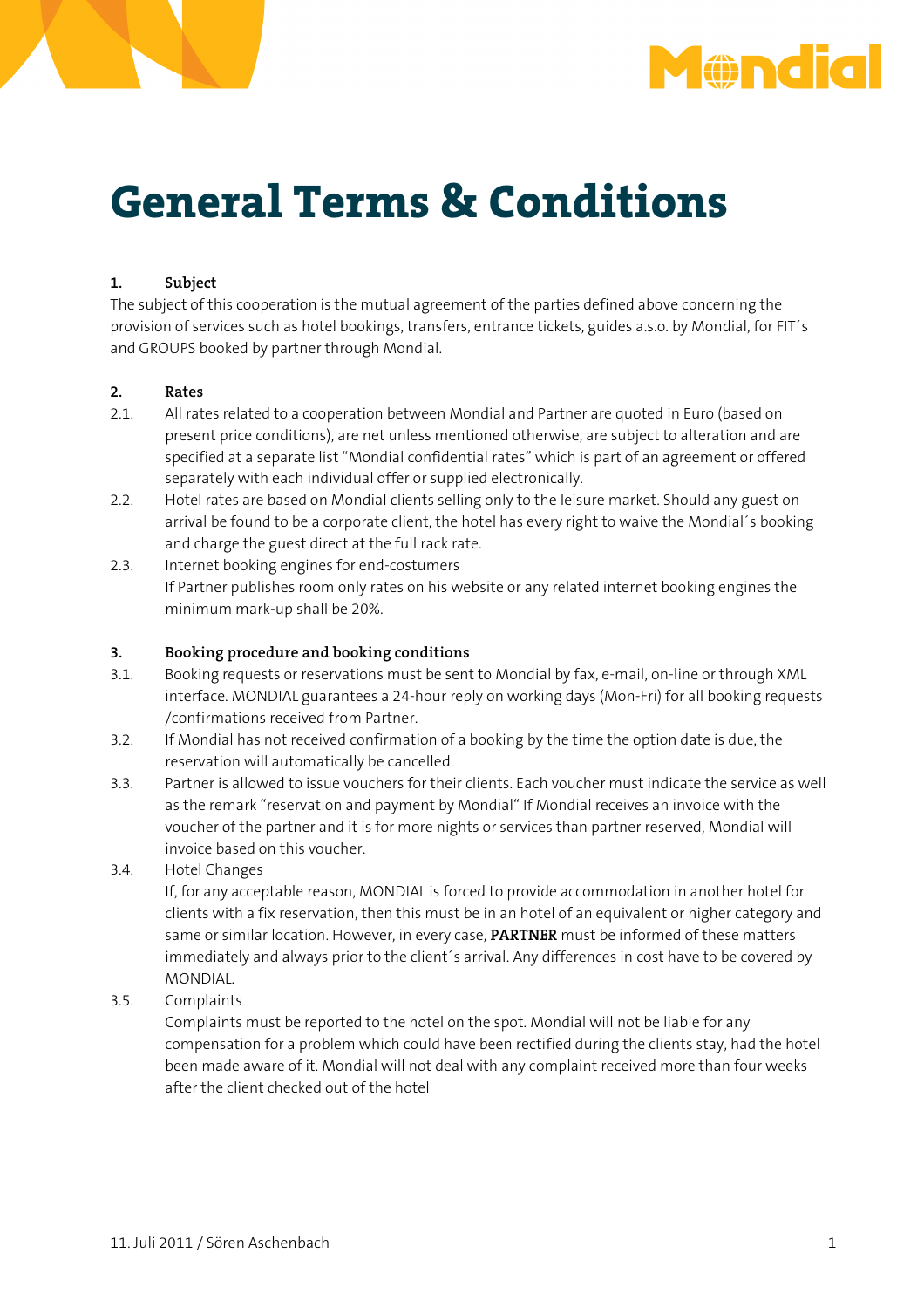

#### 3.6. INVOICES

 MONDIAL will issue to PARTNER all invoices in Euro. All invoices are due and payable without discount, set-off or other claim Partner may have against Mondial. Invoice queries must be in writing and sent to us within 21 days of receiving an invoice. All Items not in query must be paid by the due date.

3.7. Liability

 MONDIAL acts only as an intermediary in making arrangements for hotels, transportation or any other service. As such Mondial is not liable for personal injury, illness, property damage or other loss of expense of any nature whatsoever arising directly out of any actions of hotels, transportation company or other company or person providing or rendering services reserved though Mondial.

#### **4. CANCELLATION CONDITIONS**

- 4.1. Cancellation fees for groups excl. congress, incentive or other corporate groups (if no other terms have been agreed):
	- up to 6 weeks prior to arrival a booking fee of EUR 110, will be charged
	- 6 to 4 weeks prior to arrival, 30 % of the total amount will be charged
	- 4 weeks to 7 days prior to arrival, 80 % of the total amount will be charged
	- for cancellations received less than 7 days prior to arrival, a cancellation fee of 100 % can occur
- 4.2. Cancellation fees for individuals FIT (hotel reservations at published Mondial hotels only):
- 4.2.1. City hotels (Vienna, Salzburg, Innsbruck, Graz, Linz, Prague, Budapest, Bratislava):
	- orders cancelled 48 hours or more prior to check-in during non-restricted\* dates no charge. - orders cancelled less than 48 hours prior to check-in during non-restricted\* dates or no show - 100% cancellation fee may occur.
- 4.2.2. Countryside hotels (all other destinations):
	- up to 10 days prior to arrival, free cancellation
	- 10 to 7 days prior to arrival, a cancellation fee of 1 night per hotel and booking may occur
- for cancellations received less than 7 days prior to arrival a cancellation fee of 100 % may occur 4.3. Cancellation of Theatre Tickets
	- Ordered tickets cannot be returned and the full amount will be charged to you. A booking fee is added to the ticket price where indicated.

 \* all dates excluding convention/congress dates, special holidays (e.g. New Years eve, Easter, etc.). Conditions for restricted dates will be given to you well in advance but at booking stage at the latest.

# **5. DEPOSITS / PAYMENTS / BANK TRANSFERS**<br>**5.1.** For all bookings made by the partner a prep

- 5.1. For all bookings made by the partner a prepayment in full prior to arrival of the guest is agreed, unless the partner issues an irrevocable bank guarantee or deposit.
- 5.2. Deposits and payments for groups Partner is kindly requested to prepay all bookings for groups 20 % of the total amount upon acceptance; 50 % of the total amount 6 weeks prior to arrival; Rest payment two weeks prior to arrival.
- 5.3. Mondial is entitled to charge up against the oldest unsettled invoice.